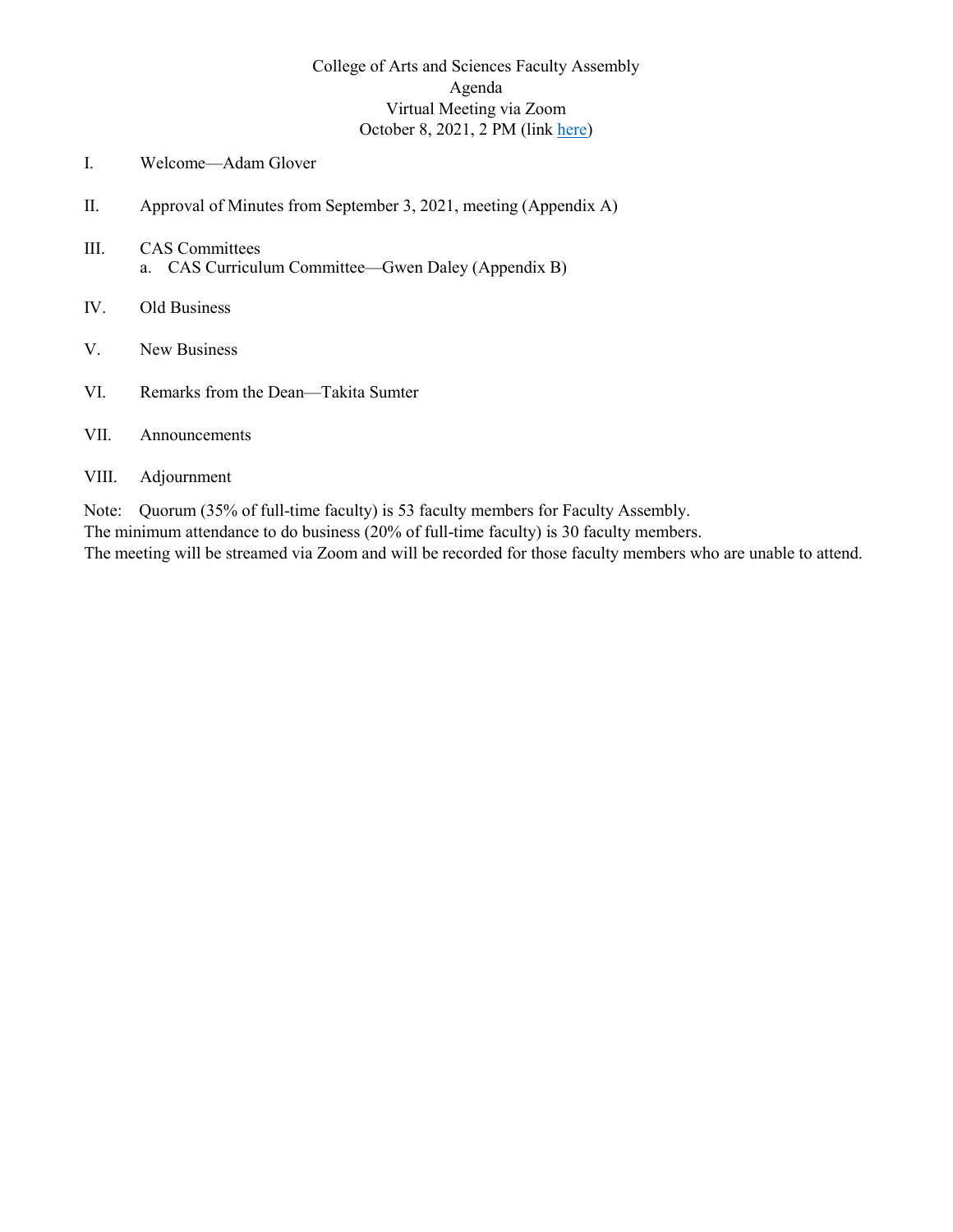## Appendix A: College of Arts and Sciences Faculty Assembly [\(return to top\)](#page-0-0) Minutes Virtual Meeting via Zoom September 3, 2021, 2 PM (link [here\)](https://winthrop-edu.zoom.us/j/89697696963?pwd=OTRpT2ZKcEZGWHhvWTEzNG1RM255Zz09)

92 individuals in attendance

- IX. Welcome—Adam Glover
- X. Approval of Minutes from August 17, 2021, meeting [\(Appendix A\)](#page-5-0)
	- a. Asked for corrections
		- i. No corrections
	- b. Motion to approve (Jo Koster) and second (Greg Bell)
	- c. Minutes approved
- XI. CAS Committees
	- a. CAS Curriculum Committee (Appendix B)—Gwen Daley
		- i. Course actions
			- 1. NUTR 223, 427, 428, 521, 527
				- a. 223 new class
				- b. 521 adding 223 as a prerequisite
				- c. 427, 428, 527 are calendar changes
				- d. Motion is voted on and raised hand, motion approved
		- ii. Program action
			- 1. Micro-LACT Program
				- a. Motion made
				- b. Motion carries and is approved
		- iii. Blanket petitions
			- 1. Minor, making clarifications about delivery
		- iv. One student petition approved
	- b. CAS Nominating and Rules Committee
		- i. Elections to fill positions on CAS Personnel Committee, CAS Curriculum Committee, and Faculty Personal Committee (*Voting will be done electronically via a Qualtrics survey. The survey link will be sent to your Winthrop email account by 5pm on Friday, September 3, and the survey will close at 5pm Monday, September 6*.)
		- ii. Individuals on the ballot were announced
		- iii. Nominations from the floor for curriculum committee
			- 1. No nominations
			- 2. Nominations closed
		- iv. Nominations from the floor for Faculty Personnel
			- 1. Need a second nomination for this position
			- 2. Gwen Daley self-nominated
			- 3. Kori Bloomquist self-nominated
			- 4. Motion to close & seconded
			- 5. Nominations closed
		- v. Voting will be done via Qualtrics electronic survey
- XII. Update on Presidential Search—Gloria Jones
	- a. Making herself available for questions
		- b. Role of the committee
			- i. People representing 5 constituencies have been charged with gathering data on what they see as the matters of most importance that they feel the new president should be prepared to address
			- ii. Experience and attributes that would like to be identified
			- iii. Once data is gathered, faculty will receive a survey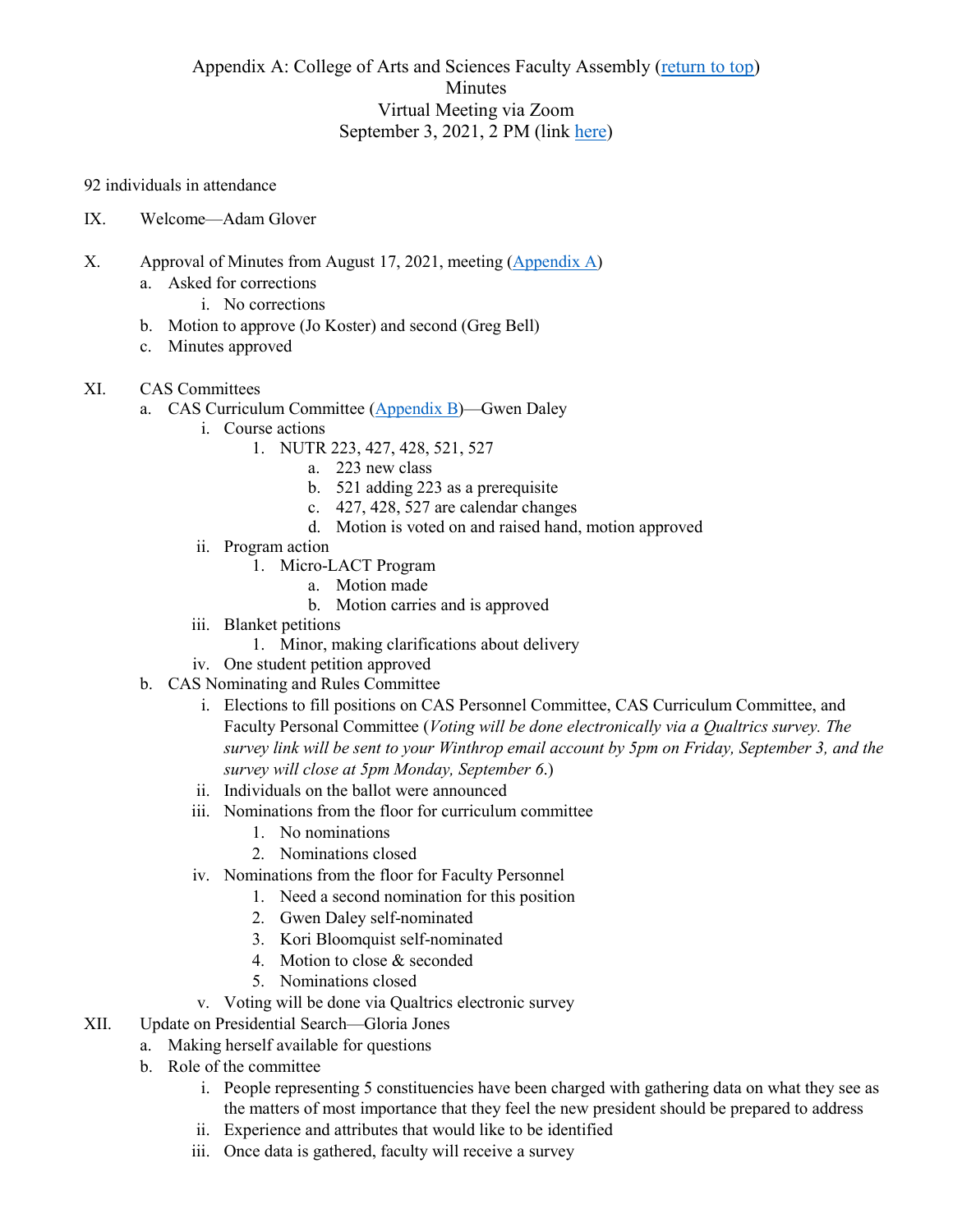- iv. After that opportunities for town hall meetings, expect for virtual meetings
- v. All information will be presented to the board of trustees; hopefully they use the data in their conversations
- vi. Members of the presidential search advisory committee will not be participating in choosing new president, just collecting this data
- vii. Board has asked that Peter Maroney and Gloria Jones be present at the interviews while they are on campus and will be allowed to give input but not ask questions to the candidates
- viii. Questions
	- 1. Bill Shulte: Why can't Gloria and Peter as questions
		- a. This is the responsibility of the board of trustees
		- b. Not actually charged with selecting the president
	- 2. Matthew Stern: The most recent meeting of the faculty representatives to PSAG  $(4 +$ Gloria) was this morning. We intend to distribute a survey that is tightly aligned with the charge of the PSAG in the very near future. We'll then analyze and present the results of that survey in Zoom Town Hall meetings where we will request additional input from you all before drafting our portion of the PSAG report to the Board.
	- 3. Jo Koster: Is the faculty liaison to the Board part of the selection process? a. No
	- 4. Brandon Ranallo-Benavidez: Is there an anonymous way to submit Qs? a. Survey is anonymous
- XIII. Report from FCUP—Ginger Williams, Leslie Bickford, and Amanda Hiner
	- a. Leslie Bickford
		- i. CAS member in the English department
		- ii. Charge for FCUP: responsible for meeting once per semester with president and other executive officers to provide faculty perspectives
	- b. Amanda Hiner
		- i. Encourage faculty in CAS to come to representatives with concerns
		- ii. All concerns will be anonymous
		- iii. Presented to entire committee and then reviewed and researched, then take up the chain
		- iv. Will bring reports to faculty about what they have brought up, what responses/resolutions have occurred
	- c. Ginger Williams
		- i. Issues sent are confidential, presented as "a member of CAS is concerned about…"
		- ii. Topics addressed in Summer 2021
			- 1. Clarity for faculty and campus community on COVID-19 protocols for fall semester
				- a. Things have changed, at the time there was no mask mandate
				- b. FCUP did ask that there be consistent messaging about COVID protocols
				- c. Now there is a masking mandate, and deans have allowed us to have virtual office hours
				- 2. Enrollment and impact of enrollment on institutional budget
					- a. Considering a number of ways to enact budget cuts due to declining budget numbers
					- b. Adrienne McCormick and Justin Oates will visit each college with more data
				- 3. Compensation salary study
					- a. Discussed timeline moving forward
					- b. Hiring an outside company to update the numbers which are now "out of date"
						- i. Takita Sumter clarified that updates are just being made for changes that have happened during the lapse in time since the completion of the study
					- c. Proposed five-year pay-out to make needed adjustments
					- d. Told that FCUP will be updated during fall semester
				- 4. Questions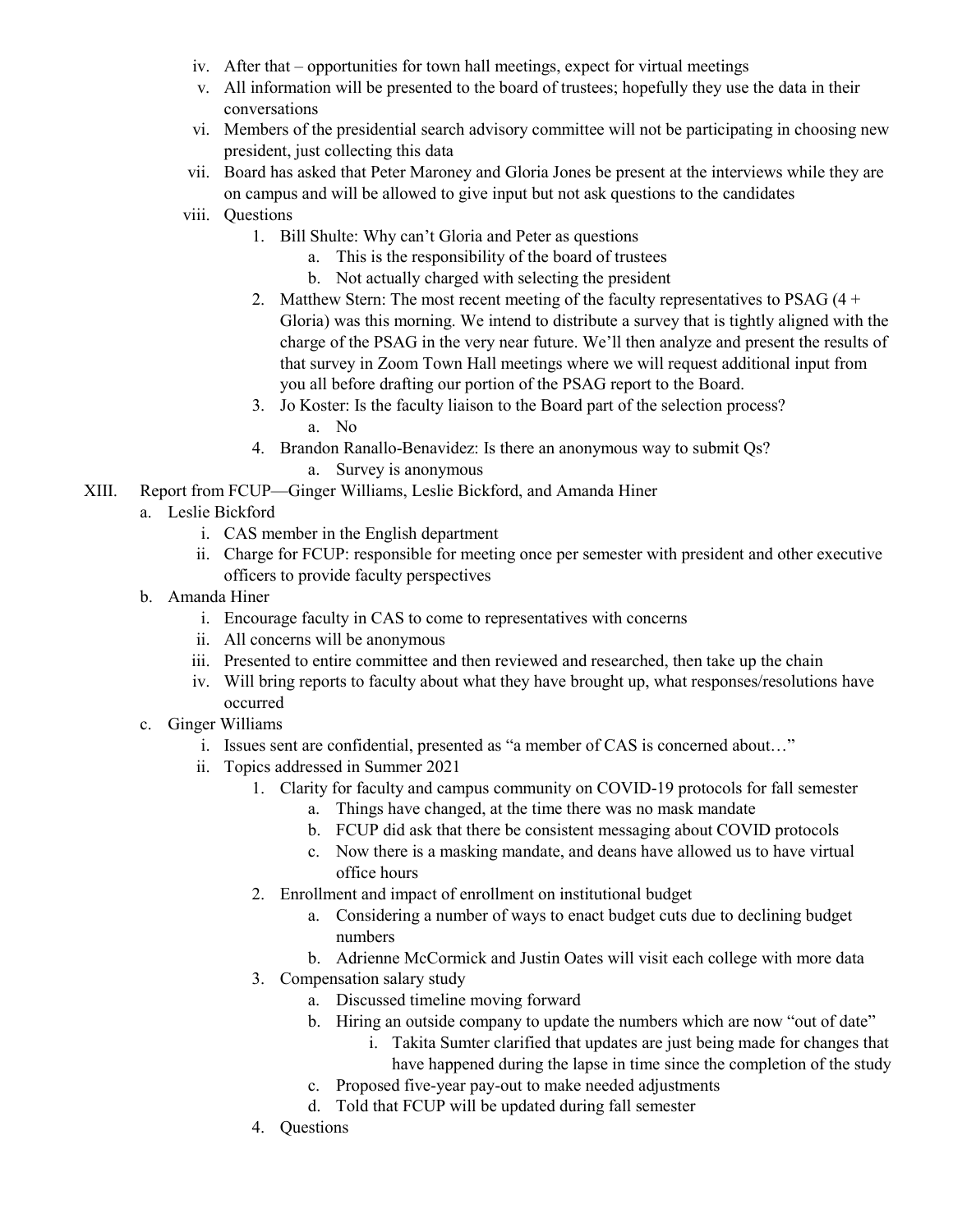- a. Jo Koster: At the first FC meeting the President didn't directly answer Ginger's question about how much input faculty are going to get into program cancellation (lead time, reasoning, etc.). Can FCUP try to press him on that and get some answers?
	- i. Yes, we can
- b. Leslie Bickford: So that means the data will be updated, but not all completely new? Would that mean the study will possibly not take as long at the last one did?
	- i. Correct it should not take as long
	- ii. Asking for plan for as early as December
- c. Wanda Koszewski: I would like FCUP to push more about marketing plans for WU and the programs? Our enrollment levels are down but our sister institutions are not down as much as we are.
	- i. FCUP will bring forward
- XIV. Report from the Committee on Diversity and Inclusion—Monique Constance-Huggins, Aimee Meader, and Jennifer Dixon-McKnight
	- a. Aimee Meader
		- i. Positive report on work that diversity and inclusion committee has done
			- 1. There has been a great amount of work and we would like to recognize individual work
			- 2. Inclusion, Diversity, and Equity Award (IDEA)
	- b. Monique Constance-Huggins
		- i. Committee developed this award to recognize work that is already being done and encourage continued work
		- ii. Criteria inspired by the University of Pittsburgh
		- iii. Departments chosen on any or all of the following:
			- 1. Consistent record of commitment to DEI
			- 2. A consistent record of success with DEI efforts
			- 3. Innovative approaches to increasing DEI
			- 4. Innovative plans for future efforts
				- a. Departments cannot win the award only by having future plans
	- c. Jennifer Dixon-McKnight
		- i. How are we going to process this award?
			- 1. Department chairs will bring forward work in their department reports
			- 2. Takita will then send this information on to the training sub-group of the diversity and inclusion committee
			- 3. Training sub-group will review and choose top 3, which will then be brought to the broader committee and the winner will be chosen by the committee
			- 4. Department will be highlighted in the following fall meeting
			- 5. With everything difficult that is going on, we feel that it is important to highlight this good work

### d. Questions

- i. LaShardai Brown: Are we able to highlight initiatives from the past that were implemented? Previous successes?
	- 1. If it is a part of the consistent record of success and you are continuing to develop this, then yes! We will also look at future plans as well.

### XV. Old Business

- a. No old business
- XVI. New Business
	- a. No new business
- XVII. Remarks from the Dean—Takita Sumter
	- a. Thank you for giving up your Friday afternoon
	- b. COVID/back-to-school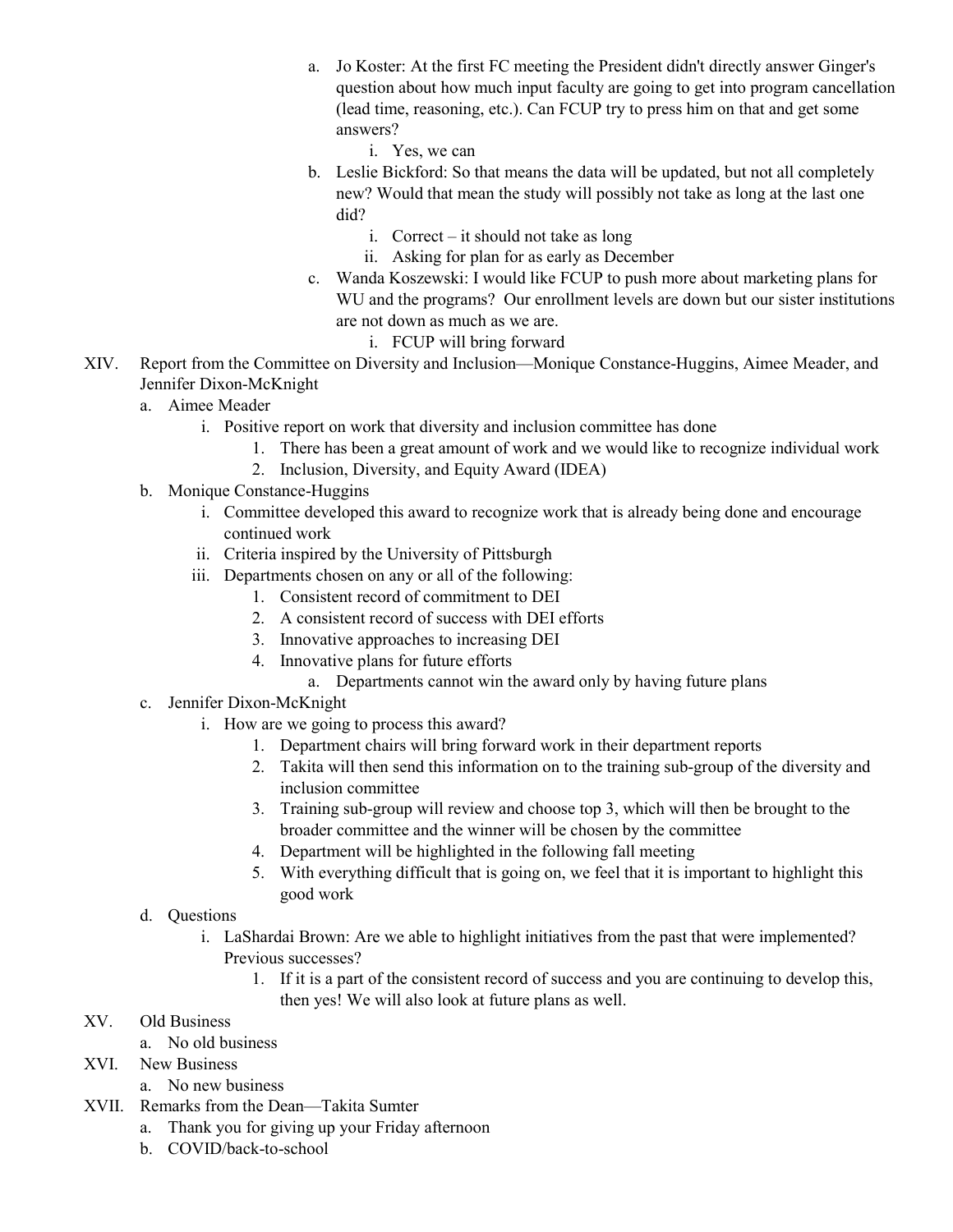- i. What is happening with efforts of back-to-campus
	- 1. We have returned, there have been some challenges that are being navigated
	- 2. Having conversations about how to keep students on campus safely
- ii. COVID-19 Vaccination Incentives and Clinics
	- 1. Aug 27
	- 2. Sept 9
	- 3. Sept 14
	- 4. 59% of on campus students have been vaccinated!
- iii. Please speak with HR before moving any course online. If faculty needs to quarantine, the instruction should decide on course of action and communicate to students
	- 1. Whether or not you quarantine based on COVID exposure will be based on vaccination status, masking, social distancing, etc.
	- 2. HR can give guidance
- iv. Work-related travel can resume with prior approval from the vice president in the division the traveler is employed
	- 1. If you are interested traveling domestically, submit TA to college
	- 2. There will be budget restrictions that will limit what we can do far more than the pandemic will
	- 3. No information about budget landscape for travel/professional development
		- a. Provost is advocating that money for growth and development of faculty should be set aside
- v. International travel must be approved by the president
- vi. Question: HR gives permission to quarantine, not the supervisor, right?
	- 1. Individual classes are ok with supervisor, long term is HR
- c. Academic Master Plan
	- i. The new program mix and program elimination plan will be shared by late September/early October
		- 1. Key metrics: 3-5 year enrollment, degree completion, student/faculty ratio, student credit hour production
	- ii. Recruitment, marketing, and facilities remain a high priority for the college
		- 1. Sept 1 new access and enrollment manager began their job
		- 2. Takita will be meeting with him so he knows what is going on in CAS
		- 3. 9 million (one time money for the state) significant facilities upgrades with focus on Bancroft, Kinard, Sims
	- iii. Reminder: laptop roll out
		- 1. This fall, students were encouraged to bring a laptop
		- 2. Next fall, students will be required to bring a laptop
			- a. When laptops are required, they can provide financial aid to cover the cost of laptops
			- b. Then subsequent conversations about software needs  $&$  what happens to computer labs
	- iv. Goal: tie the educational experience to employability, especially in liberal arts
		- 1. CAS Careers collaborative
			- a. More robust employment connections on the website
			- b. Review model in MCOM for broader implementation
			- c. Supports QEP
	- v. Budget restructuring
		- 1.  $\sim$ 9% decrease in enrollment
		- 2. Still looking at a lot of changes about how to manage while protecting permanent positions
			- a. Staff, non-tenure track, non-tenured, and tenured
		- 3. Emphasizing structural/organizational alignment to bridge the gap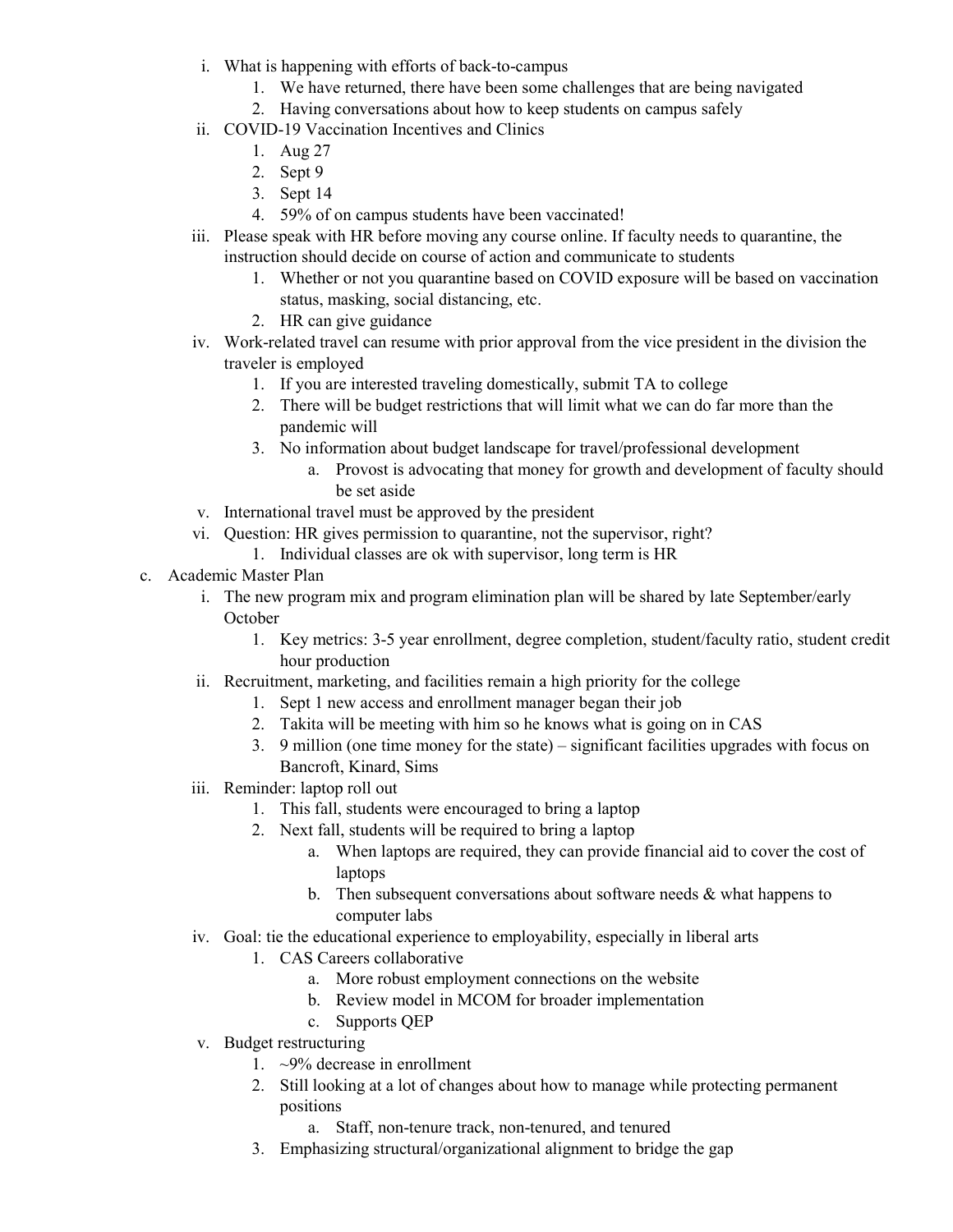- vi. Continue to make this a place where students want to learn and grow
- d. Questions
	- i. Kristen Kiblinger: I just wanted to express a concern about IT support services. A number of us in Kinard have reported problems (for ex., with smart podium equipment) in a variety of classrooms, and we just aren't getting responses
		- 1. A problem in kinard, owens, Bancroft
		- 2. Thought to be due to a power outage
		- 3. Send concerns to Takita if there are still issues
	- ii. Jo Koster: Takita, are there any plans for CAS to get involved with offering those new professional-focused PhDs?
		- 1. CHE has approved comprehensive schools to get involved with professional-focused PhD programs
		- 2. This is a part of the master plan
			- a. Provost will be speaking to key individuals
			- b. Focus on what the cost of startup/maintenance is
			- c. Goal of not changing who Winthrop is

### XVIII. Announcements

- a. Wanda Koszewski: Human Nutrition is going to be doing a food drive in two weeks
	- i. Excess will go to the American Red Cross to help with flood victims
	- ii. Students will be reaching out to different individuals on campus
- b. Stay for graduate faculty assembly after this meeting
- c. Jeannie Haubert: DEI workshops are open for registration on CPE website i. Diversity Dialogue Circles for DEI certified faculty are up as well
- d. Siobhan Craft Brownson: director of the MLA program; Hornsby-MLA Lecture Oct 4 7 PM, Zoom event open to all of Winthrop and Rock Hill; Dr. Heather Lineir about "Raising a Rare Girl"
	- i. Hopefully will have cultural events credit
- e. Next meeting is Friday, Oct  $8<sup>th</sup>$  at 2 pm
- f. If you have an item for the agenda send to Adam Glover by Thursday, September 30
- <span id="page-5-0"></span>g. If you have anything in presentation, send by Thursday Oct 7
- XIX. Adjournment
	- a. Motion & second
	- b. Meeting adjourned 3:17 PM

Note: Quorum (35% of full-time faculty) is 53 faculty members for Faculty Assembly.

The minimum attendance to do business (20% of full-time faculty) is 30 faculty members.

The meeting will be streamed via Zoom and will be recorded for those faculty members who are unable to attend.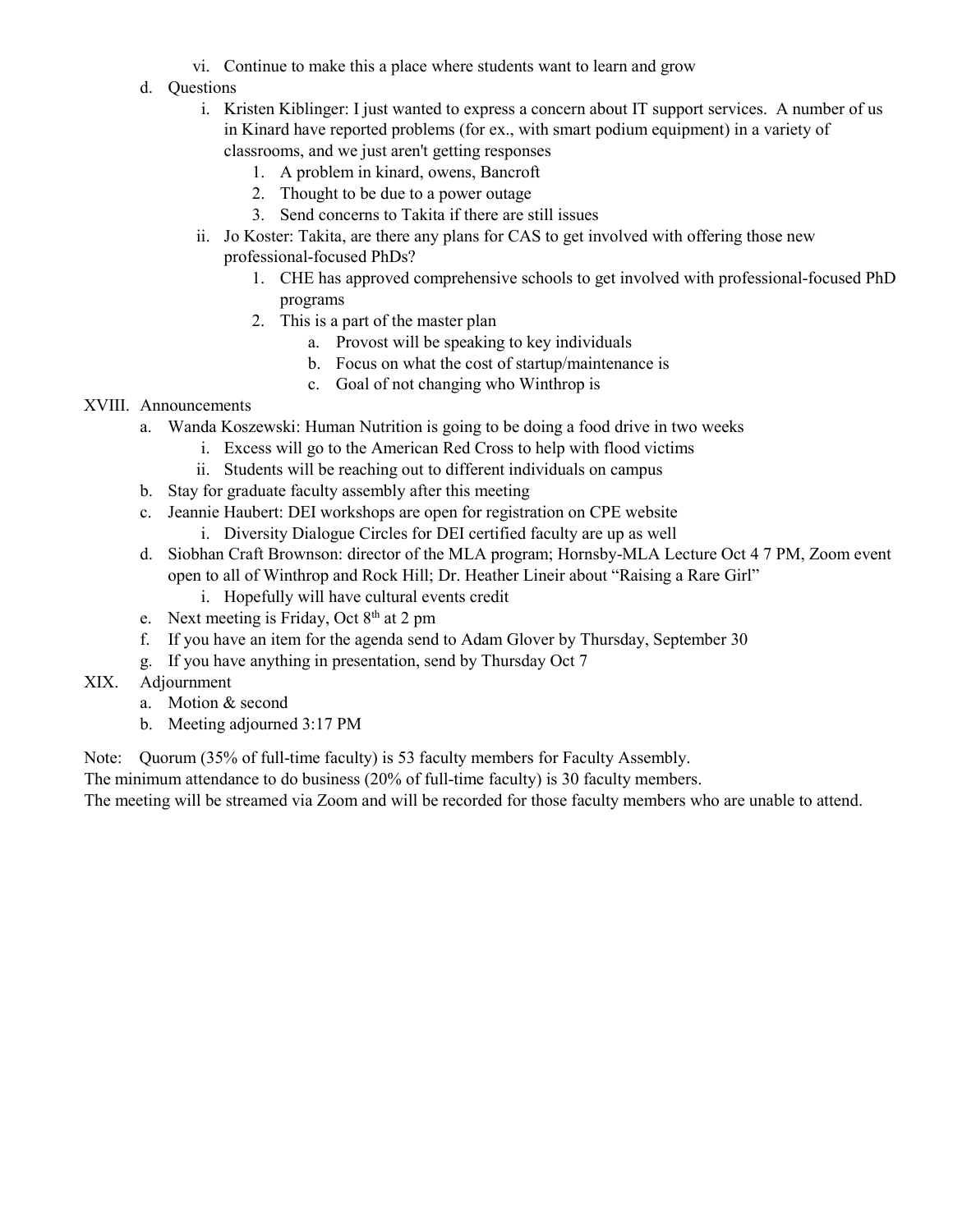## **Items requiring a vote:**

- I. The following course changes were approved.
	- a. Department of Biology –These concern removing HMPX 102 as a pre-requisite.
		- *i. Modify course: BIOL301, Natural History of the Carolina Piedmont*
		- *ii. Modify course: BIOL303, Field Botany*
	- *iii. Modify course: BIOL304, Insect Field Studies*
	- *iv. Modify course: BIOL305, General Botany*
	- *v. Modify course: BIOL306, General Zoology*
	- *vi. Modify course: BIOL307, Human Anatomy*
	- *vii. Modify course: BIOL308, Human Physiology*
	- *viii. Modify course: BIOL309, Economic Botany*
	- *ix. Modify course: BIOL310, Microbiology*
	- *x. Modify course: BIOL314, Animal-Plant Interactions*
	- *xi. Modify course: BIOL315, Cell Biology*
	- *xii. Modify course: BIOL316, Principles of Human Genetics*
	- *xiii. Modify course: BIOL317, Genetics*
	- *xiv. Modify course: BIOL321, Microscopic Anatomy*
	- *xv. Modify course: BIOL323, Tropical Watershed and Coastal Ecology*
	- *xvi. Modify course: BIOL390, Departmental Seminar*
	- *xvii. Modify course: BIOL403, Ecology*
- *xviii. Modify course: BIOL405, Freshwater Ecology*
- *xix. Modify course: BIOL407, Environmental Biology*
- *xx. Modify course: BIOL422, Developmental Biology*
- *xxi. Modify course: BIOL440, Readings in Biology*
- *xxii. Modify course: BIOL450H, Select Topics in Biology*
- *xxiii. Modify course: BIOL480, Integration of Biological Principles*
- *xxiv. Modify course: BIOL490, Biology Departmental Seminar*
- *xxv. Modify course: BIOL505, Primate Biology*
- *xxvi. Modify course: BIOL507, Advanced Environmental Biology*
- *xxvii. Modify course: BIOL508, Invertebrate Biology*
- *xxviii. Modify course: BIOL510, Vertebrate Natural History*
- *xxix. Modify course: BIOL511, Ornithology*
- *xxx. Modify course: BIOL513, Organic Evolution*
- *xxxi. Modify course: BIOL517, Human Genetics*
- *xxxii. Modify course: BIOL518, Animal Behavior*
- *xxxiii. Modify course: BIOL519, Mechanisms of Disease*
- *xxxiv. Modify course: BIOL522, Immunology*
- *xxxv. Modify course: BIOL524, Advanced Botany*
- *xxxvi. Modify course: BIOL525, Mycology*
- *xxxvii. Modify course: BIOL526, Applied Microbiology*
- *xxxviii. Modify course: BIOL528, Biology of Bone*
- *xxxix. Modify course: BIOL529, Stem Cell Biology*
	- *xl. Modify course: BIOL530, Current Methods in Microscopy*
	- *xli. Modify course: BIOL539, Neuroscience and Disease*
- *xlii. Modify course: BIOL540, Special Topics in Biology*
- *xliii. Modify course: BIOL551, Conservation Biology*
- *xliv. Modify course: BIOL552A, Conservation Biology Practicum A. Travel Field Conservation Biology*